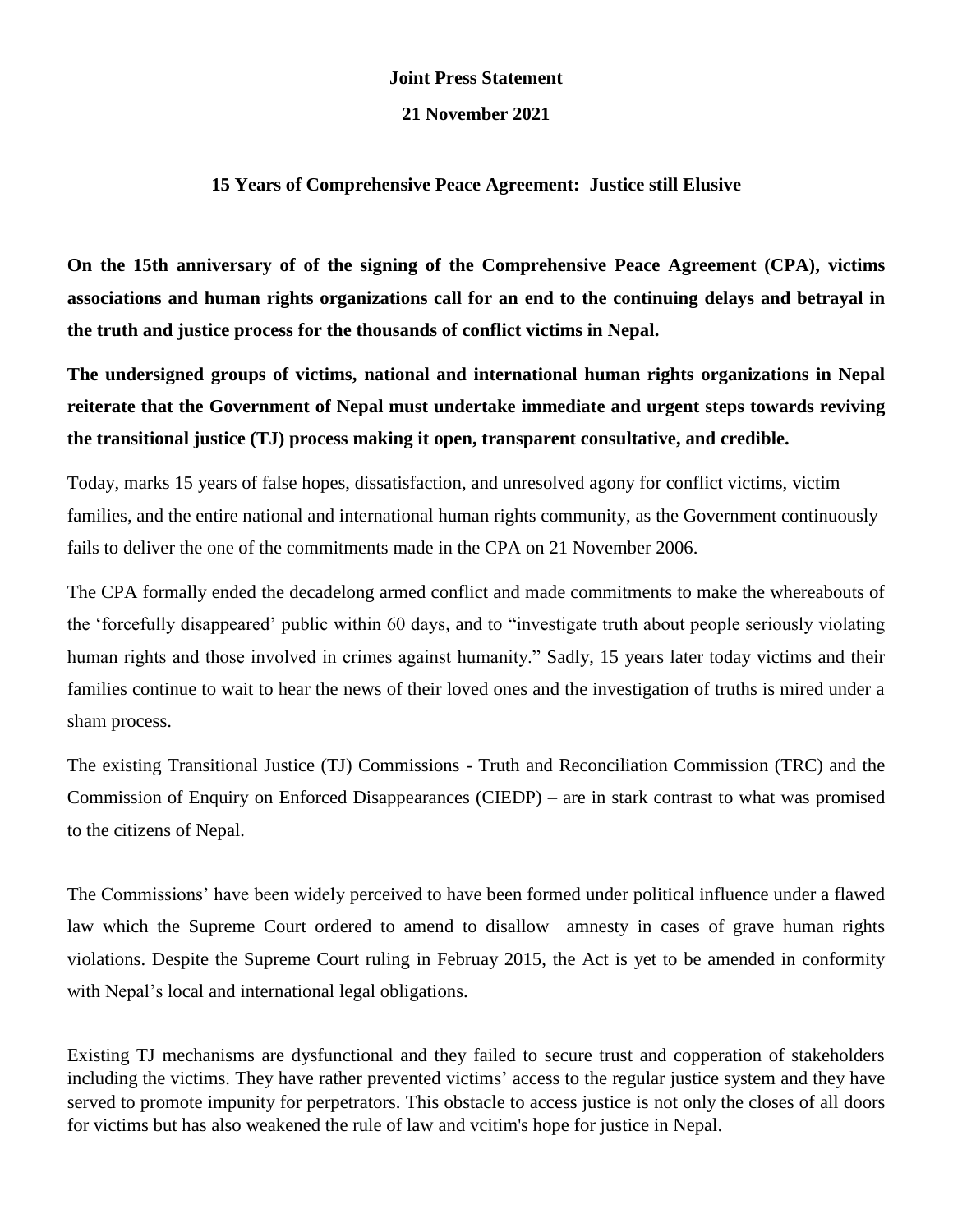Evading fundamental responsibility to investigate into incidents of human rights violation and to throw the dust in the eyes of the national and international human rights community as well as conflict victims, the TJ Commissions have been lately issuing "identity cards" to the victims and their kin. Ironically, these cards do not even have the names of the actual victims and these identity cards have not been classified on the basis of plights and losses endured by the victims. Not only does the card fails to classify the facilities made availiable to the card bearer but also it does not prescribe what concession or facilities the identity card bearer is entitled to. And this is yet another ploy of the puppetized Commissions to make a false public display of their mandate. There is writ filed at the Supreme Court against this controversial move of the Commissions.

We express our deep displeasure at government's failure to initiate a credible TJ process as per the Supreme Court ruling in particular its failure to amend the TRC Act, to initiate a genuniely meanigful consultations with the victims and to initiate an open, fair, transparent and independent process to select the Commissioners on the TJ bodies, to implement the National Human Rights Commission's recommendations.

We are also calling on the international community to have coordinated strategies to press on the Government of Nepal to make tangible progress on TJ without further delays and not be part of the Government's tactics to delay and dilute victims' right to truth, justice and reparation as well as end of impunity and guarantee of non-repetitition of abuses. We, the undersigned groups, reiterate our position that we will not engage with the existing Commissions formed under an Act that provides amnesty to perpetrators and also formed under political influence. We demand that the government undertake the following immediate tangible and clear steps to enable the transitional justice process to move forward:

- Make public timeline with clear action plan about transitional justice process in consultation with stakeholders and pledge a tangible commitment to take transitional juistice process to a logical end and implement the action plan in letter and spirit;
- Immediately start fresh and meaningful consultations inclusively with all stakeholders to amend TJ law;
- Amend the TJ law in compliance with Supreme Court rulings and international TJ standards and frame necessary fundamental laws;
- Establish competent and independent commissions on the basis of a competitive and transparent process and clear standards under the revised Act that respects victims' basic right to truth and justice;
- Immediately avail financial resources to the commissions to accomplish their duties, facilitate commissions to manage necessary infrastructure, experts, technicians and human resources;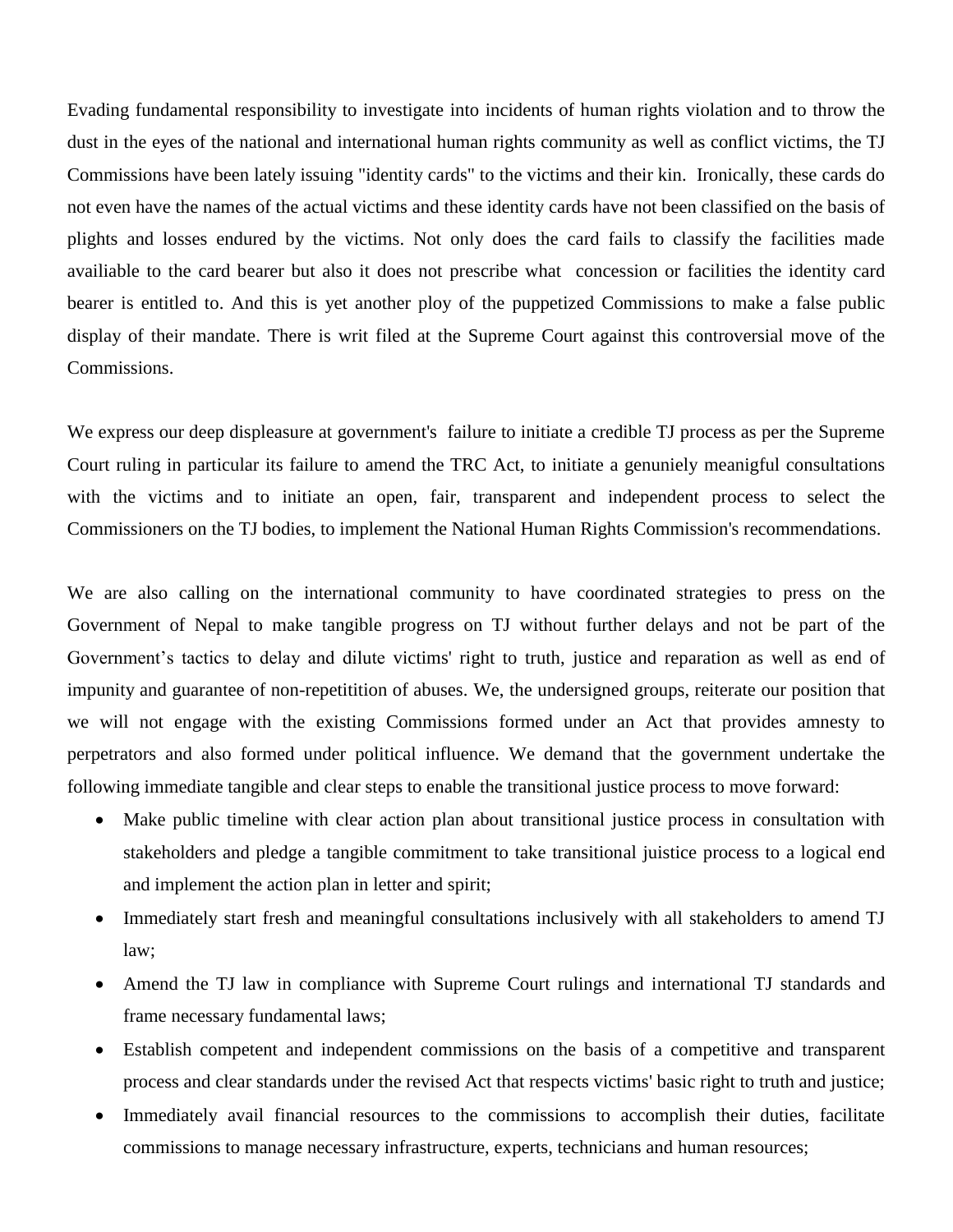- Ensure recognition, medical support and rights to truth, justice and reparation to victims of rape and sexual violence and common people maimed by the landmines laid during the conflict;
- Immediately address the victims' needs like medical support, ancillary goods and transfer of property.
- Make clear provision of right to reparation in law and ensure social, economic, psychological and legal support to victims.

## **Endorsed by:**

| <b>Victims' Organizations</b> |                                                                                   |                |                                                                           |  |  |  |
|-------------------------------|-----------------------------------------------------------------------------------|----------------|---------------------------------------------------------------------------|--|--|--|
| $\mathbf{1}$                  | Conflict Victims Common Platform (CVCP)                                           | $\overline{2}$ | Conflict Victims National Alliance (CVNA)                                 |  |  |  |
| 3                             | <b>Conflict Victim Women National Network</b><br>(CVWN)                           | $\overline{4}$ | National Network of Disabled Conflict Victims<br>(NNDCV)                  |  |  |  |
| 5                             | Conflict Victims Orphans Society (CVOS)                                           | 6              | Conflict Victims Society for Justice (CVSJ)                               |  |  |  |
| 7                             | Conflict Victims Committee, Bardiya                                               | 8              | National Network of Families of Disappeared<br>(NEFAD)                    |  |  |  |
| 9                             | Society of the Families of Disappeared Nepal<br><b>Maoist Victims Association</b> | 10             | Conflict Victims and Farmer Rights Society,<br>Kailali                    |  |  |  |
| 11                            | Disabled Conflict Victims Association,<br>Dolakha                                 | 12             | Conflict-Affected Peoples Concerns Society,<br>Dang                       |  |  |  |
| 13                            | Bandurmudhe Ghatana Sarokar Samiti                                                | 14             | <b>Conflict Victims Teachers Society</b>                                  |  |  |  |
| 15                            | <b>Conflict Victims Self-Employment Skill</b><br><b>Training Centre Nepal</b>     | 16             | <b>Conflict Victims' National Society</b>                                 |  |  |  |
| 17                            | <b>Conflict Management and Displaced Concern</b><br>Centre                        | 18             | Discharged People's Liberation Army Nepal                                 |  |  |  |
| 19                            | Guru Luitel Study and Development Center                                          | 20             | Muktinath Adhikari Memorial Foundation                                    |  |  |  |
| 21                            | Maina Bal Bikash Samiti                                                           | 22             | Rina Arpan Dalit Smriti Pratisthan                                        |  |  |  |
| 23                            | Ganesh Ujjan Foundation                                                           | 24             | Bhairab Memorial Foundation, Gorkha                                       |  |  |  |
| 25                            | Laxmi Acharya Memorial Trust, Jajarkot                                            | 26             | Martyr Bashistha Koirala (Sureshchandra)<br>Memorial Foundation, Sindhuli |  |  |  |
| 27                            | Sindhuli Manilal Memorial Trust, Myagdi                                           | 28             | Nandalal Koirala Memorial Trust, Gorkha                                   |  |  |  |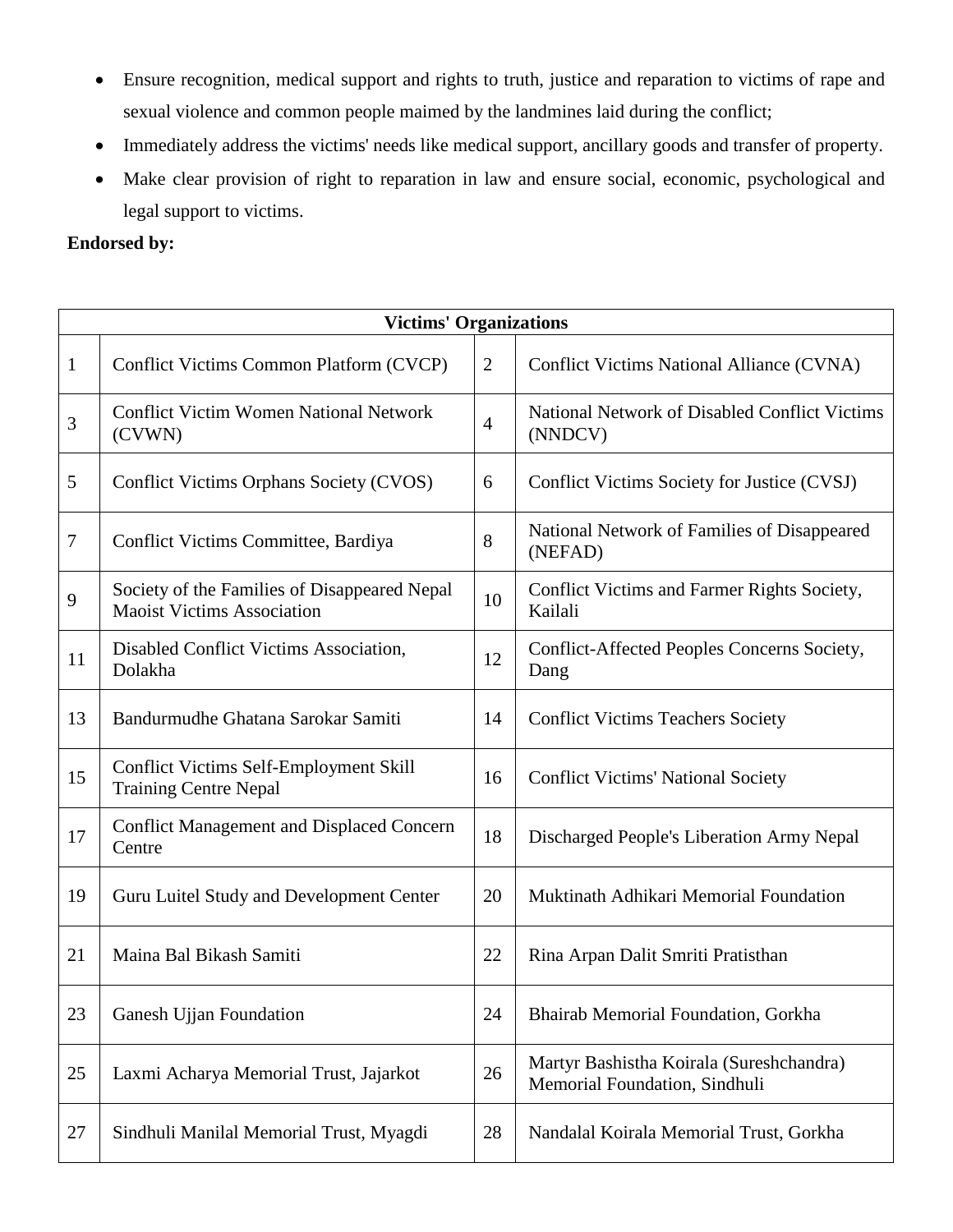| 29                            | Ra.Si.Pa. Memorial Foundation, Arghakhachi                          | 30             | Martyr Jaya Bahadur Rawal Memorial<br>Foundation, Jajarkot                                          |  |  |  |
|-------------------------------|---------------------------------------------------------------------|----------------|-----------------------------------------------------------------------------------------------------|--|--|--|
| 31                            | Shiva Prasad Bhatta Memorialization, Gorkha                         | 32             | Hari Bhakta Memorial Foundation, Rukum                                                              |  |  |  |
| 33                            | Martyr Tikaraj Aran Memorial Foundation,<br>Ramechhap               | 34             | Martyr Dasarath Thakur Memorial Trust,<br>Rajbiraj                                                  |  |  |  |
| 35                            | Martyrs and Disappeared Warrior Children<br>Foundation              | 36             | Martyr Ajablaal Yadav Memorial Trust,<br>Dhanusha                                                   |  |  |  |
| 37                            | <b>Bhupendra Memorial Trust Nepal</b>                               | 38             | Conflict Victims Women Network, Banke                                                               |  |  |  |
| 39                            | Bhupendra Smriti Pratisthan Nepal, Banke                            | 40             | Conflict Victims' Rights Forum, Myagdi                                                              |  |  |  |
| 41                            | <b>Peace Envisions</b>                                              |                |                                                                                                     |  |  |  |
| <b>National Organizations</b> |                                                                     |                |                                                                                                     |  |  |  |
| $\mathbf{1}$                  | Accountability Watch Committee (AWC)                                | $\overline{2}$ | Advocacy Forum-Nepal (AF)                                                                           |  |  |  |
| 3                             | Alliance for Social Dialogue (ASD)                                  | $\overline{4}$ | <b>Amnesty International Nepal</b>                                                                  |  |  |  |
| 5                             | <b>Blue Diamond Society-Nepal</b>                                   | 6              | Centre for Legal Studies (CLS)                                                                      |  |  |  |
| 7                             | Civil Rights Association Nepal (CIRAN)                              | 8              | Collective Campaign for Peace (COCAP)                                                               |  |  |  |
| 9                             | <b>Dalit Network Federation</b>                                     | 10             | Democratic Freedom and Human Rights<br>Institute (DFHRI)                                            |  |  |  |
| 11                            | Dignity Media                                                       | 12             | Forum for Protection of People's Rights Nepal                                                       |  |  |  |
| 13                            | Forum for Restorative Justice                                       | 14             | Forum for Women, Law and Development<br>(FWLD)                                                      |  |  |  |
| 15                            | Forum of Women Journalists and<br>Communicators (Sancharika Samuha) | 16             | Himalayan Human Rights Monitors- HimRights                                                          |  |  |  |
| 17                            | Human Rights for Justice                                            | 18             | Human Rights Organizations Nepal (HURON)                                                            |  |  |  |
| 19                            | Human Rights and Justice Centre (HRJC)                              | 20             | International Institute for Human Rights,<br>Environment and Development (INHURED<br>International) |  |  |  |